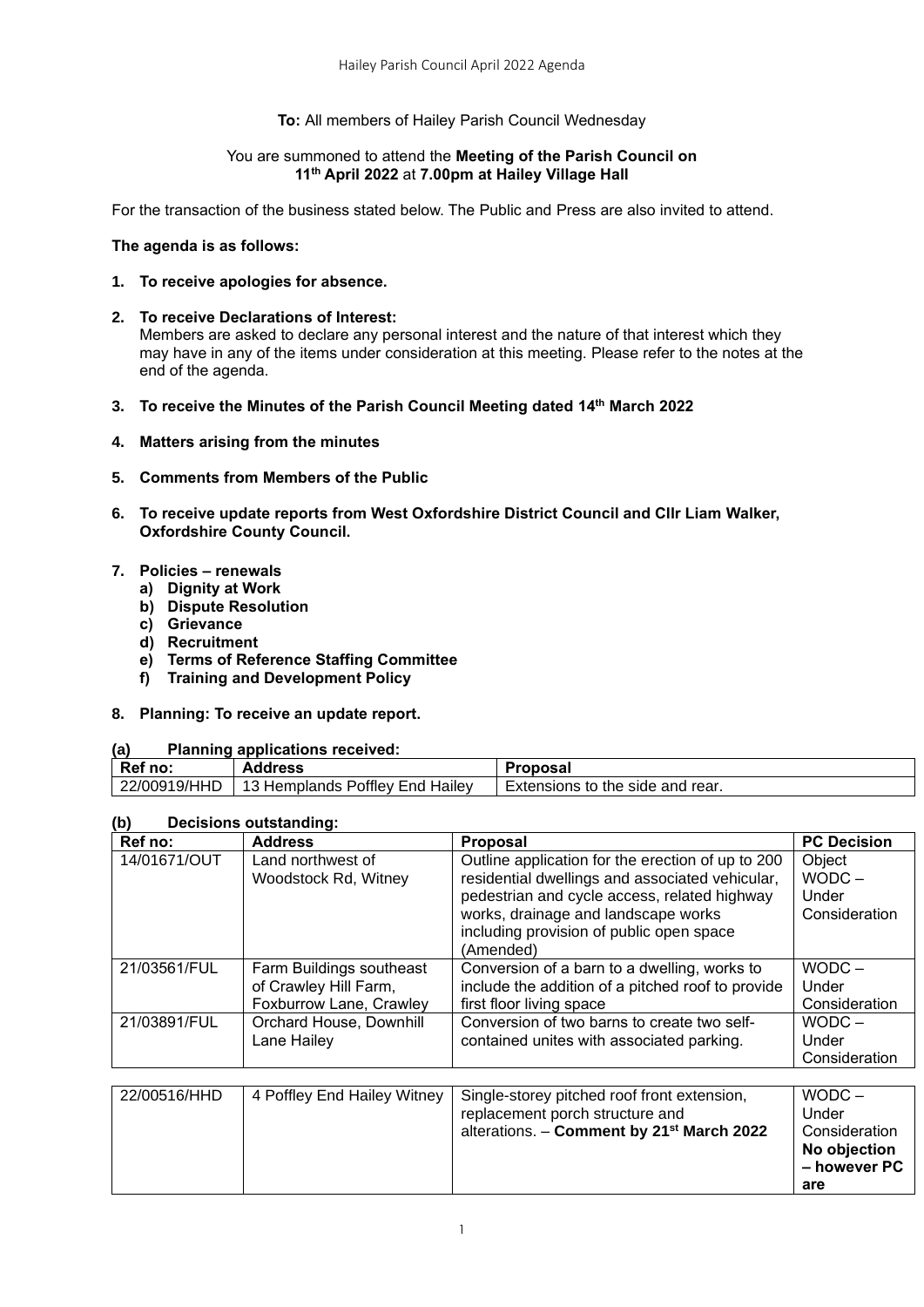|              |                             |                                                       | concerned<br>about the      |
|--------------|-----------------------------|-------------------------------------------------------|-----------------------------|
|              |                             |                                                       | tiles on the<br>roof as the |
|              |                             |                                                       | proposed zinc               |
|              |                             |                                                       | roof that                   |
|              |                             |                                                       | caused                      |
|              |                             |                                                       | concern with                |
|              |                             |                                                       | the view that it            |
|              |                             |                                                       | should be                   |
|              |                             |                                                       | slate tiles                 |
|              |                             |                                                       | instead.                    |
| 22/00498/HHD | 1 Delly Close Hailey Witney | Erection of post and rail fencing around the          | $PC - No$                   |
|              |                             | exposed front and side perimeter of the               | objection                   |
|              |                             | Property - Comment by 25th March 2022                 | $WODC -$                    |
|              |                             |                                                       | Under                       |
|              |                             |                                                       | Consideration               |
| 22/00464/HHD | The Garden House Delly      | Erection of a single storey infill extension to       | $PC - No$                   |
|              | <b>End Hailey</b>           | existing dwelling - Comment by 28 <sup>th</sup> March | objection                   |
|              |                             | 2022                                                  | $WODC -$<br>Under           |
|              |                             |                                                       | Consideration               |
| 22/00598/HHD | Field House, Church Lane    | Erection of a two storey rear extension to            | $PC - No$                   |
|              | Hailey                      | include alterations to existing roof and              | objection -                 |
|              |                             | construction of porches to front and side             | $WODC -$                    |
|              |                             |                                                       | Under                       |
|              |                             |                                                       | Consideration               |
| 22/00615/S73 | The Haybarn, Burycroft      | Variation of conditions 2 and 8 of planning           | $PC - No$                   |
|              | Farm Crawley Road           | permission 20/02536/FUL to allow alterations          | objection                   |
|              |                             | to landscaping and proposed driveway                  | $WODC -$                    |
|              |                             |                                                       | Under                       |
|              |                             |                                                       | Consideration               |
| 19/03317/FUL | Land west of Hailey Rd,     | Erection of 106 (reduced from 110) residential        | <b>PC</b> - Object          |
| amended      | Witney                      | dwellings, changes to layout to increase area         |                             |
|              |                             | of public open space, increase in percentage          | $WODC -$                    |
|              |                             | of affordable housing                                 | Under                       |
|              |                             |                                                       | Consideration               |

#### **c) Decisions made:**

| 21/03735/HHD | Aspley House Wood Lane<br>Hailey | Construction of two storey extension, a<br>replacement garage with office space<br>above, alterations to the fenestration and<br>associated works. (Amended) - WODC<br>Extension 16/02/22 | <b>APPROVED</b> |
|--------------|----------------------------------|-------------------------------------------------------------------------------------------------------------------------------------------------------------------------------------------|-----------------|
| 21/04085/LBC | Hill View Poffley End Hailey     | External alterations to install an electric<br>charging unit to North East elevation<br>Planning (Listed Building and Conservation<br>Areas) Act                                          | <b>APPROVED</b> |
| 22/00055/HHD | Hill View Poffley End Hailey     | Installation of an electric charging unit to North<br>East elevation                                                                                                                      | <b>APPROVED</b> |

# **9. Environment** (Cllr Michael Drew)

**a) Old Burial Ground.** 

Proposal to purchase a Plaque to mark our efforts re trees in the Burial Ground to mark the Queens Jubilee from the Royal British Legion Shop - A4 metal plaque at £129.99

## **10. Allotments (including Allotments for Labouring Poor Charity) ALP:**

Consideration of quotes for creating paths at the Hemplands allotments.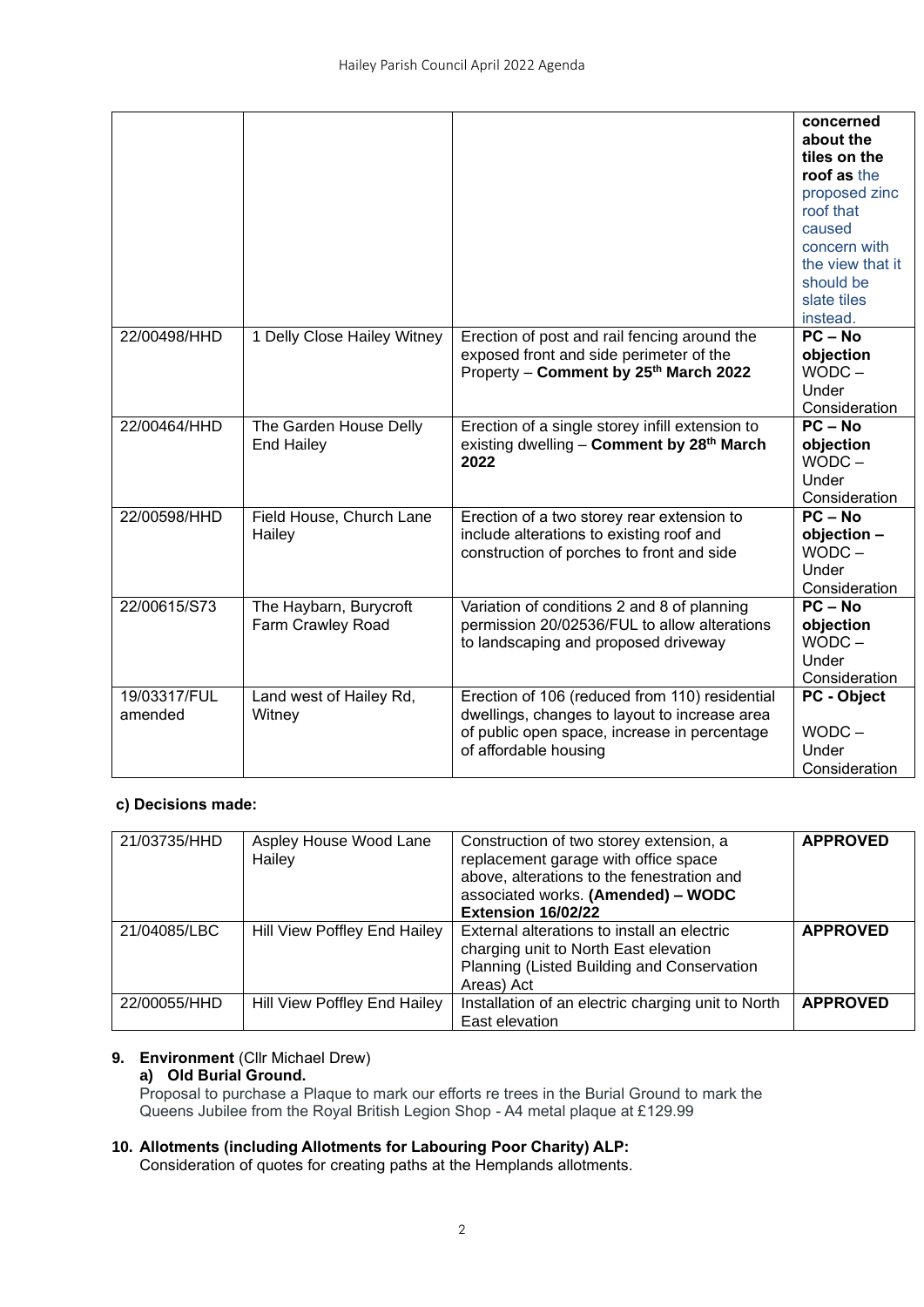#### **11. Awarding of annual grants**

Hailey Herald £100 Hailey Festival £500 Hailey Village Hall £1,000 Village Hall roof contribution £4,000 Community Woodland £300

Grant to Hailey Church to be considered at our May meeting

## **12. Finance and Administration:**

#### **(a) Payments received:**

#### **(b)Accounts for authorisation and payment:**

| <b>Tracey Cameron</b>     | Clerk's March                          | £566.25 |
|---------------------------|----------------------------------------|---------|
|                           | Expenses/Allowance                     | £46.26  |
|                           | Total:                                 | £612.51 |
| Royal British legion      | Queen's canopy plaque                  | £129.99 |
| <b>Hailey Herald</b>      | Grant                                  | £100    |
| <b>Hailey Festival</b>    | Grant                                  | £500    |
| Hailey Village Hall       | 2 grants £1,000 and £4,000             | £5,000  |
| <b>Community Woodland</b> | Grant                                  | £300    |
| John Welch & Stammers     | Delly End Land Registry Application    | £630.00 |
| John Welch & Stammers     | Spicers Lane Land Registry Application | £525.00 |
| <b>Cllr Drew</b>          | Green Waste Bin                        | £169.99 |

#### **(c) Hailey Parish Council bank balances**

| To 28 <sup>th</sup> February 2022                  |            |
|----------------------------------------------------|------------|
| Unity Trust Current Account                        | £2,326.27  |
| Unity Trust Deposit account                        | £33,718.13 |
| <b>COIF Public Sector Deposit Fund</b>             | £35,000.00 |
| Allotments for Labouring Poor                      |            |
| Allotments for Labouring Poor COIF deposit account |            |

#### **13. Correspondence received**

#### **14. Other Items to Note**

#### **15. Comments from Members of the Public**

#### **a) WODC bins**

**b) Bench requested by Hailey Football Club**

#### **16. Dates of Parish Council meetings 2022**

Monday 11th April 2022 (Annual Parish Meeting & Parish Council Meeting) Monday 9th May 2022 Monday 13<sup>th</sup> June 2022\* Monday 11<sup>th</sup> July 2022 Monday 8th August 2022 Monday 12<sup>th</sup> September 2022<sup>\*</sup> Monday 10<sup>th</sup> October 2022 Monday 14th November 2022 Monday 12<sup>th</sup> December 2022\* \* denotes Joan Smith Educational Charity meetings

#### **Clerk to the Council Tracey Cameron**